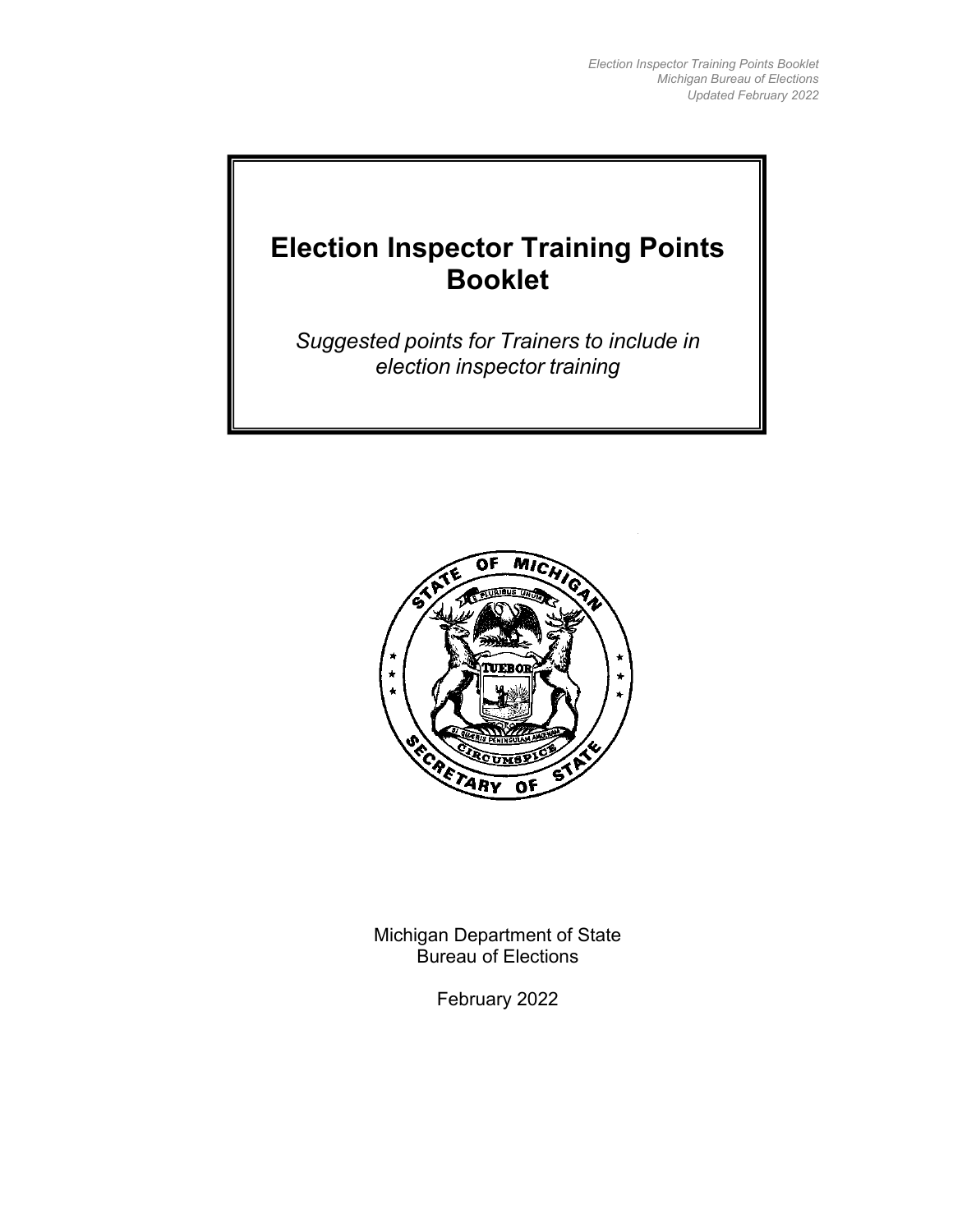# *Training Points – Opening the Polls*

# **Opening the Polls**

- Swear in all election inspectors
- Sign oaths
- Complete Election Inspectors' Preparation Certificate
- Prepare tabulator
- Prepare ePollbook
- Prepare Voter Assist Terminal (VAT)
- All postings must be hung and visible
- Display a flag inside or outside
- Clear and barrier-free layout
- Announce 7 a.m. opening

# **Opening the VAT**

- Use vendor specific instructions
- Inspect memory seal and compare to VAT seal number recorded on Clerks certificate
- Print blank test ballot
- Label the blank test ballot "ELECTION DAY TEST BALLOT" and place in "LOCAL CLERK" envelope

# **Opening the Tabulator**

- Use vendor-specific instructions
- Inspect the memory seal for tampering and confirm number matches the seal recorded on Clerk's Prep certificate
- Make sure all bins are empty (incl. Aux)
- Print Zero Tape
- Two workers compare zero tape to sample ballot to ensure all races are included and all totals are zero
- Inspectors present sign tape, tape remains attached (do not tear off)

# **Opening the ePollbook**

- Power on and insert encrypted flash drive (may use bitlocker)
- Open ePollbook program
- Perform first back up to establish correct path ensuring data is properly saved.
- Add any additional users, as necessary
- Plug in mag stripe reader or bar code scanner (if using)

# **Special Points of Interest:**

- *Use the resources provided*
- *Open @ 7 a.m.*
- *Majority of the board but no lessthan 3 inspectors must be in the precinct at all times*
- *Work in pairs – of different party preferences*

- Managing Your Precinct on Election Day Election Inspectors' Procedure Manual
- Electronic Pollbook Election Inspector's User Manual
- Election Day Management Videos (MiBOE YouTube Channel)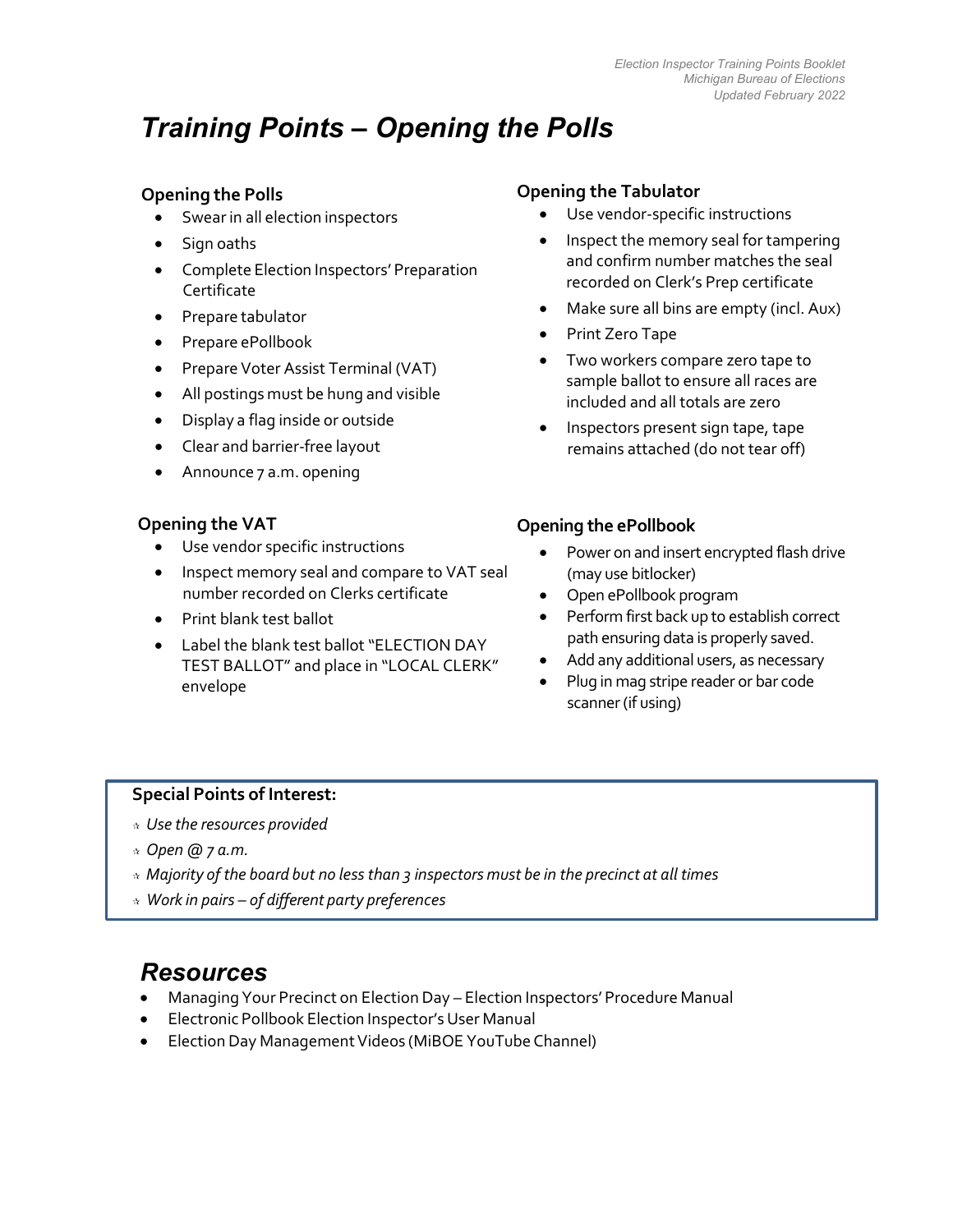# *Training Points – Processing Voters/Voter ID*

# **Procedure Overview**

- 1. Voter completes Application to Vote
- 2. Check voter ID/sign affidavit and locate voter in ePollbook
- 3. Verify voter eligibility and process voter in ePollbook
- 4. Initial Application to Vote
- 5. Assign ballot, enter number and voter
	- number on Application to Vote

# **Station 1: Applications to Vote/Greeter**

- Stop and greet voter
- Enter date and precinct number on Application to Vote
- Have voter complete Application to Vote with current address
- Assist voters who are not in correct precinct
- Direct voters to Station 2

# **Station 2: The ePollbook**

- Verify name& photo with voter ID (may be completed at Station 1) or have sign affidavit
- Look the voter up in the ePollbook
- Verify eligibility
- Direct voterto Help Desk if necessary
- Process voter in ePollbook
- Initial Application to Vote
- Record ballot number and voter number on Application to Vote
- Direct voter to Station 4

# **Station 3: The Help Desk**

- Solve registration issues and discrepancies
- Find out why voter is not in the ePollbook, follow instructions provided
- Determine if registering to vote with the clerk would resolve a registration issue
- Assist ePollbook inspector with provisional ballot issuance when needed
- 6. Using secrecy sleeve give the voter his/her ballot when booth is available
- 7. Voter votes ballot
- 8. Verify ballot number, remove stub and collect Application to Vote
- 9. Voter inserts ballot into tabulator
- 10. Voter returns secrecy sleeve

# **Special Points of Interest:**

- *Same-day registration is available for voters who qualify*
- *Voter'ssignature does not have to be full name*
- *Keep stations moving, utilize the Help Desk*
- *Offer assistance to every voter at every station*

# **DeterminingWhy a Voter is Not in the ePollbook**

- 1. Check Other Tab
- 2. Ask voter for ID
- 3. Verify address is in precinct
- 4. Ask if registered under different name
- 5. Ask when the voter registered
- 6. If still unable to locate, call Clerk

# **Special Points of Interest:**

- *Minor children are allowed in the booth with a voter*
- *Maintain ballotsecrecy at all times*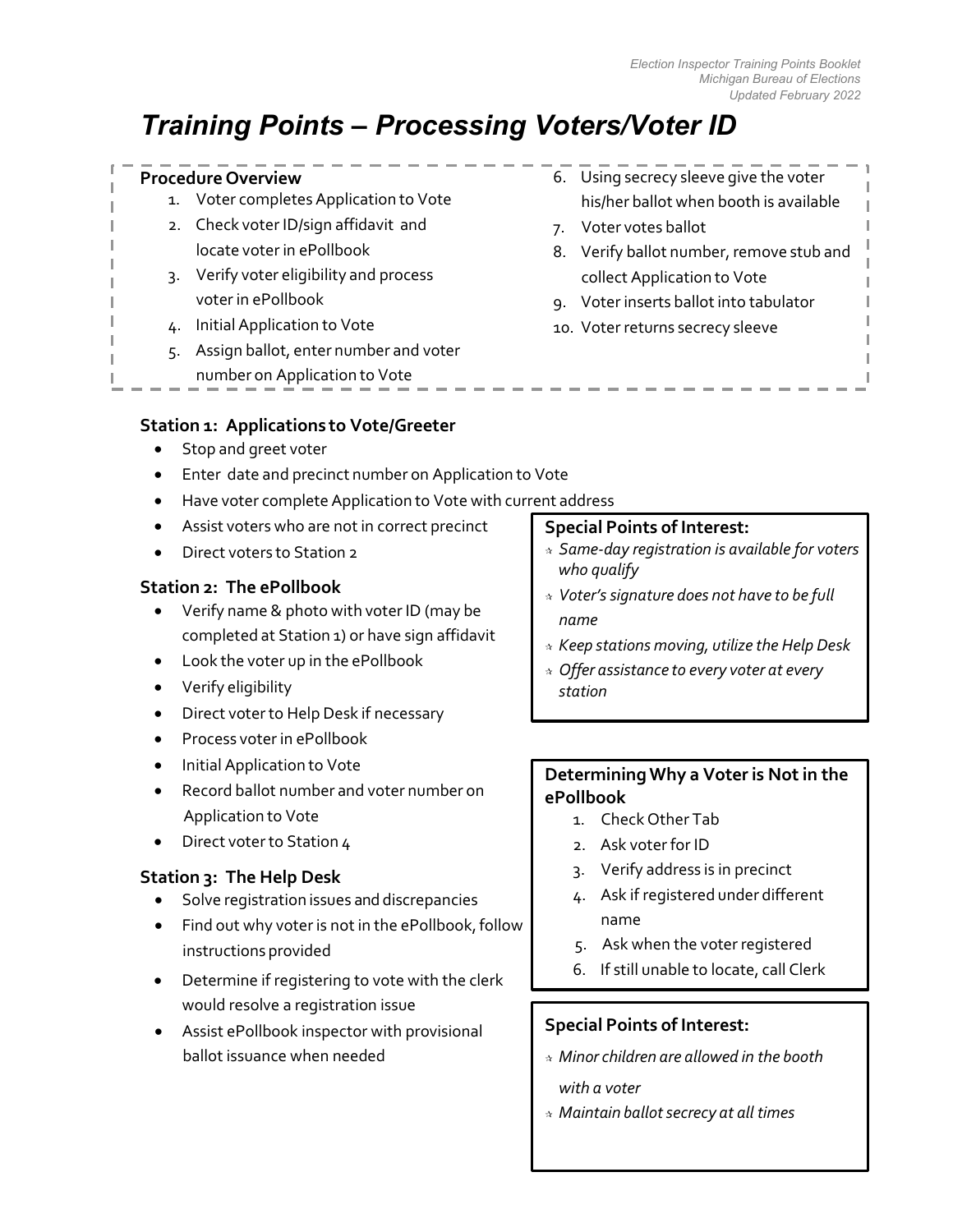# **Processing Voters/Voter ID (cont.) Station 4: The Ballots & Voting Booths**

- Verify issuance of the correct ballot style
- Place ballot in secrecy sleeve
- Place Application to Vote in pocket on secrecy sleeve
- Give voter the ballot when a booth opens
- Provide voter with instructions
- Check voting booths for campaign material

# **Station 5: The Tabulator**

- Keep finished voters in line and 10 feet from tabulator
- Verify ballot number on Application to Vote with ballot
- Remove stub and instruct voter to insert ballot into the tabulator
- Place Application to Vote in binder or spindle
- Collect secrecy sleeves and give "I Voted" sticker (if applicable)
- Instruct the voter to wait at tabulator until a successful tabulation message displays. If a tabulator rejects a ballot; use provided scripts to explain why ballot was returned and their option for a new ballot. Direct voter to Station 2 if they require a new ballot
- Do not allow voter to leave with their ballot or ballot stub
- Two inspectors of different party affiliation, may open tabulator occasionally to make sure ballots aren't backing up

#### **State ID Requirements**

- All voters must be asked to show ID
- If no ID, voter must sign Affidavit of Voter Not in Possession of Picture ID
- If refuse to show ID or sign affidavit, do not issue ballot
- Check ID to verify identity of the voter and that name matches Application to Vote

#### **Acceptable forms of picture ID**

- Michigan driver's license or Michigan personal ID card
- Current driver's license or personal ID card issued by another state
- Current federal or state government-issued picture ID
- Current U.S. passport
- Current student ID with picture from a high school or an accredited institution of higher education
- Current military ID card with picture
- Current tribal ID card with picture

# *Resources*

- Managing Your Precinct on Election Day Election Inspectors' Procedure Manual
- Electronic Pollbook Election Inspector's User Manual
- Picture Identification in the Polls: Questions and Answers and Flow Charts
- Determining the Validity of Ballot Markings
- Election Day Management Videos (MiBOE YouTube Channel)

# **Special Points of Interest:**

- *Voter must put his/her own ballotin the tabulator*
- *Maintain ballotsecrecy at all times If a voter is issued a provisional envelope ballots(folded and in provisionalsecrecy sleeve),seal the ballot in the Provisional Ballot Form envelope and then into the larger provisional*
- *ballotstorage envelope. Do not tabulate.*

# **Special Points of Interest:**

- *Regardless of ID provided, voter can be searched in the ePollbook*
- *If picture ID leaves voter'sidentity in question – issue an envelope ballot*
- *For a voter marked Must Show ID before Voting, follow special proceduresfor voter that must meet the federal ID requirement*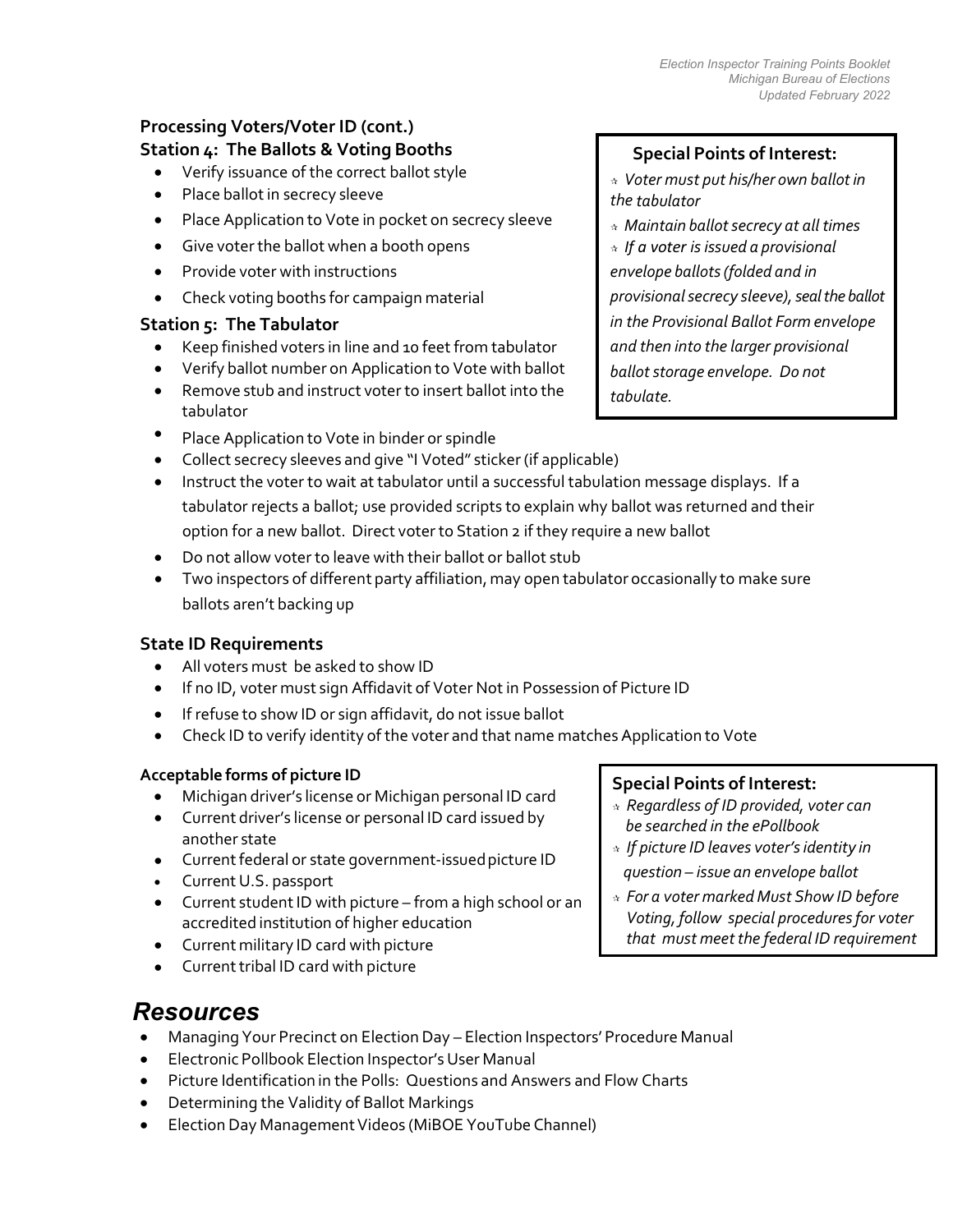# *Training Points – Campaigning at Polls/Exit Pollsters*

# **Campaigning**

- 100 ft. from any outside entrance used by voters
- Activities considered campaigning:
	- · Encouraging voters to vote for a candidate or issue
	- · Distributing campaign materials
	- · Soliciting petition signatures
	- · Requesting donations, selling tickets, etc.
- Voters cannot wear campaign materials (buttons, t-shirts, etc.)
- Voters may bring concealed "slate cards"into the booth
- Check booths throughout the day for campaign material
- Bumper stickers on parked vehicles are allowed within 100 ft. while a voter is voting

# **Exit Pollsters**

- Exit Pollsters survey electors **after**they vote
- Restrictions:
	- · 20 ft. outside any entrance
	- · Must not enter building
	- · Must not question anyone entering the building

# **Special Points of Interest:**

- *Campaign materialsinclude write-in stickers*
- *If a citizen persistsin violating these*   $r$ estrictions, contact the Clerk or, if *necessary, local law enforcement*
- *Candidatesshould not be in the precinct during voting hours other than to vote*

# **Special Points of Interest:**

*If a citizen persistsin violating these restrictions, contactthe Clerk or, if necessary, local law enforcement*

- Managing Your Precinct on Election Day Election Inspectors' Procedure Manual
- Election Day Management Videos (MiBOE YouTube Channel)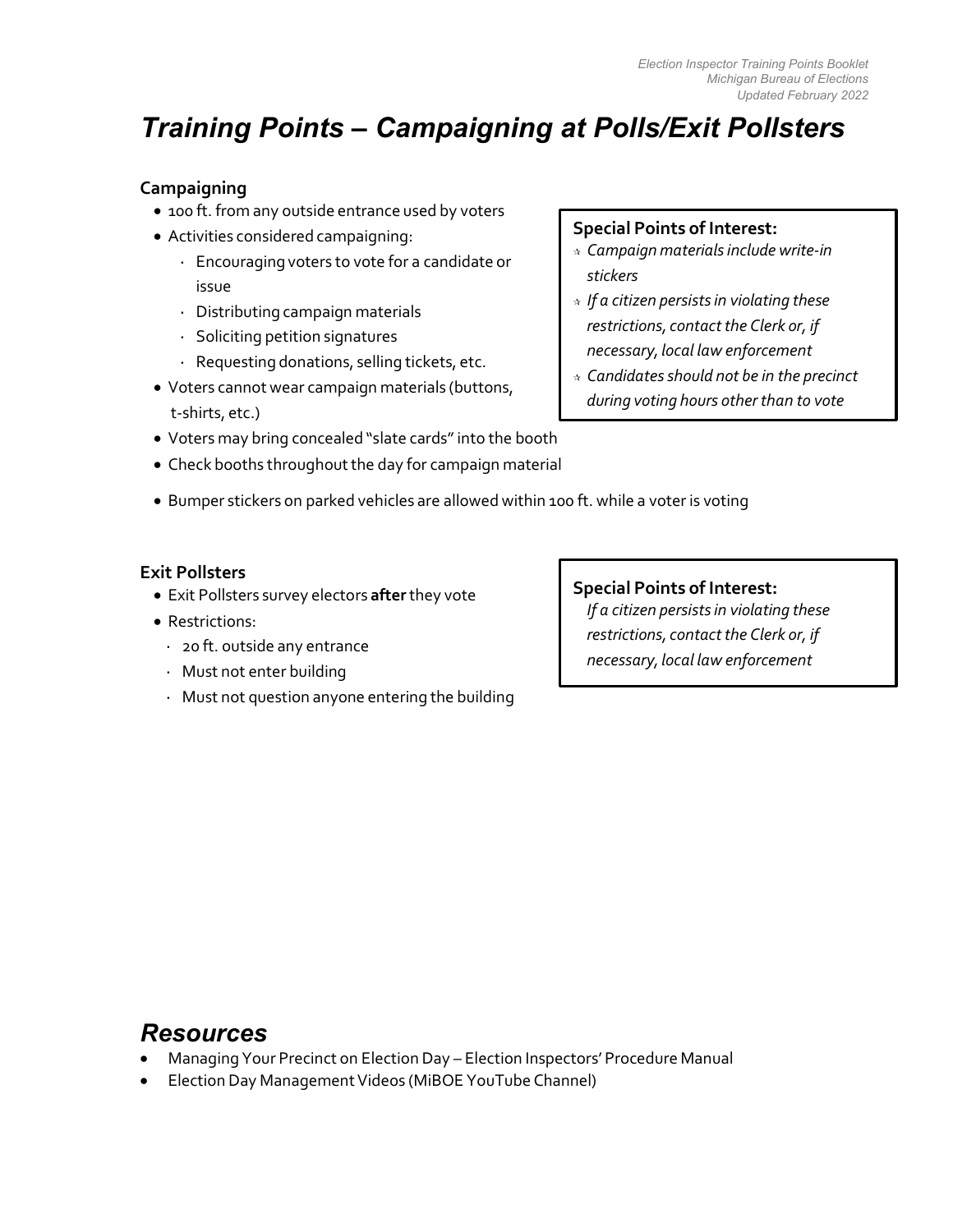# *Training Points – Challengers and Poll Watchers*

# **Poll Watchers**

- Any person interested in observing
- Does not have to be registered to vote
- Cannot challenge
- May not be behind inspectortables
- Must be in "public area"
- May view pollbook at chairperson's discretion

# **Challengers**

- Appointed by political parties
- Two allowed per party, only one challenger per party has authority to challenge – must declare an authority change
- May challenge a voter's qualifications
- May challenge inspectors if proper procedure is not followed
- Must carry credentials issued by party
- May be expelled for being disorderly
- May be behind the inspector tables
- Must be registered to vote in Michigan
- May use a cell phone, iPad®, laptop or other electronic device in polling place.
- May view pollbook

# **Challenge Procedure**

- Challenge must be to chairperson
- Chairperson procedure:
	- 1. Administer oath
	- 2. Question voter on eligibility
	- 3. Prepare challenged ballot if eligible
	- 4. Record challenge in paper pollbook
	- 5. Process as usual

# **Special Points of Interest:**

- *Neither are allowed to touch materials used by inspectors*
- *Neither can campaign*
- *May be in precinct before and after polls open/close*
- *Neither are allowed to talk to or approach voters*
- *Neither are allowed to display signs or name of organization*
- *Neither are allowed to pass out literature*
- *The voter may not vote if refusesto follow challenge procedure*
- *Proper challenge is based on reliable eligibility information found before polls open*
- *Candidatesshould not be in the precinct during voting hours other than to vote*
- *Challengers are allowed in AV counting boards. Must not have phones or electronics.*

#### **Preparing Challenged Ballots**

- 1. Write ballot number on ballot in pencil
- 2. Conceal number with white paper and tape
- 3. Process as usual

- *Resources*
- Managing Your Precinct on Election Day Election Inspectors' Procedure Manual
- The Appointment, Rights and Duties of Election Challengers and Poll Watchers
- The Challenge Process: Questions and Answers
- Training Workbook for Election Inspector Training Coordinators
- Election Day Management Videos (MiBOE YouTube Channel)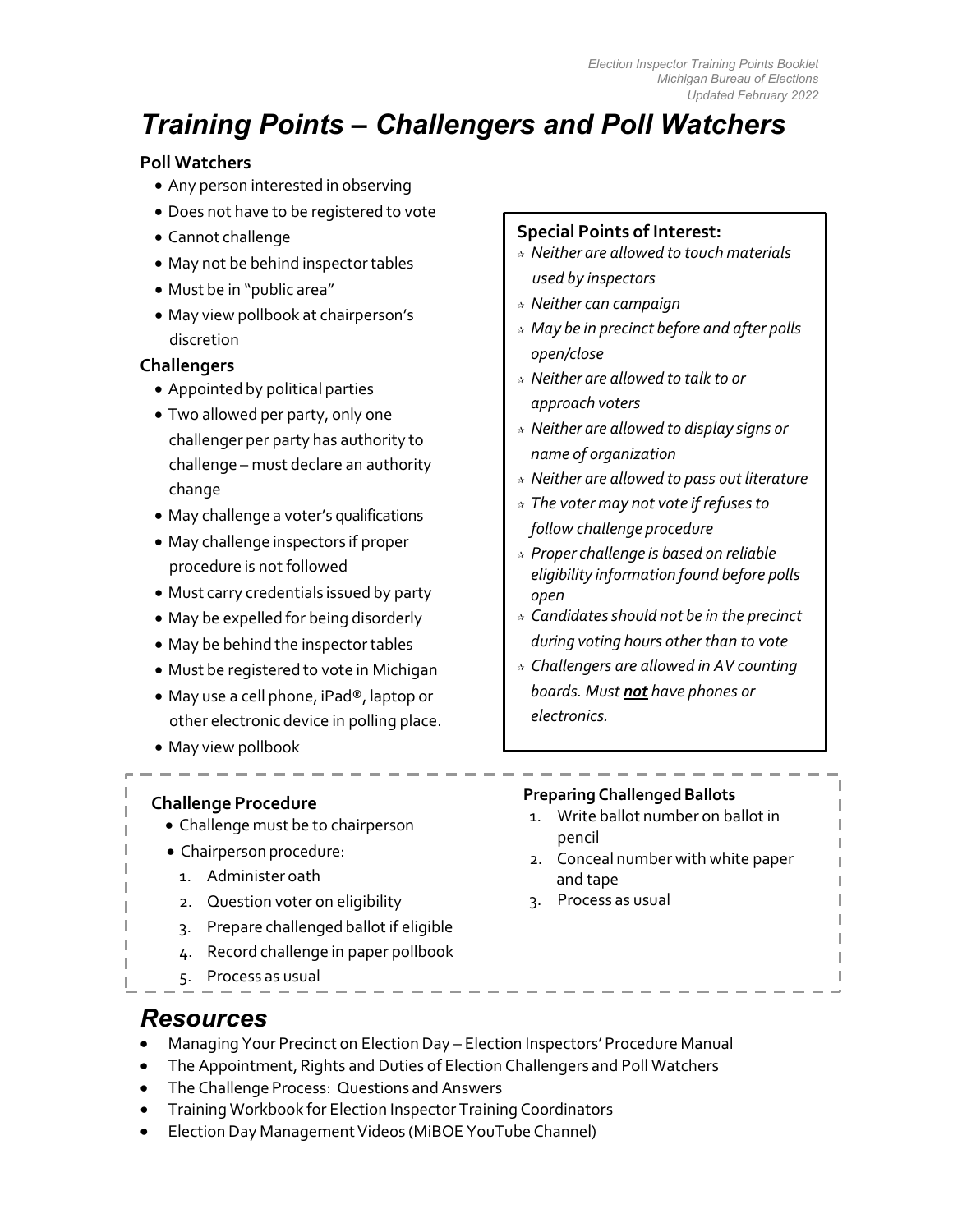# *Training Points – Assisting Voters*

# **AssistingVoters**

# **Voter Assist Terminal (VAT)**

- Allows ballot secrecy and independent assistance in marking ballot
- Guide voter to Voter Assist Terminal (VAT)
- Explain Voter Assist Terminal (VAT) is a ballot marker, not a tabulator
- Voter takes ballot to tabulator when finished
- VAT can be used as additional voting station for all voters

#### **Special Points of Interest:**

 *Allstations should offer instructions or assistance toevery voter*

# **AdditionalAssistanceProcedure**

- If voter prefers personal assistance, two inspectors with different political affiliation shall assist
- A blind, disabled or voter unable to read or write may be assisted by someone else, but that person cannot be:
	- · Voter's employer
	- · Officer or agent of employer
	- · Officer or agent of a union voter belongs to
- Voter must be asked:
	- · "Are you requesting assistance by reason of blindness, disability or inability to read or write?"
- Assistant must be asked:
	- · "Are you the voter's employer, or agent ofthat employer or officer or agent of a union to which the voter belongs?"
- Record assistance in Remarks

# **Curbside Voting**

- Allows a voter unable to enter the polling location assistance
- Two inspectors of different party affiliation should assist
- Deliver ballot inside secrecy sleeve to voter
- Deposit ballot inside secrecy sleeve into the tabulator
- Voter must comply with all other regular procedures

- *Resources* Managing Your Precinct on Election Day Election Inspectors' Procedure Manual
- Training Workbook for Election Inspector Training Coordinators
- Disability Etiquette Assisting Senior Citizens & Voters with Disabilities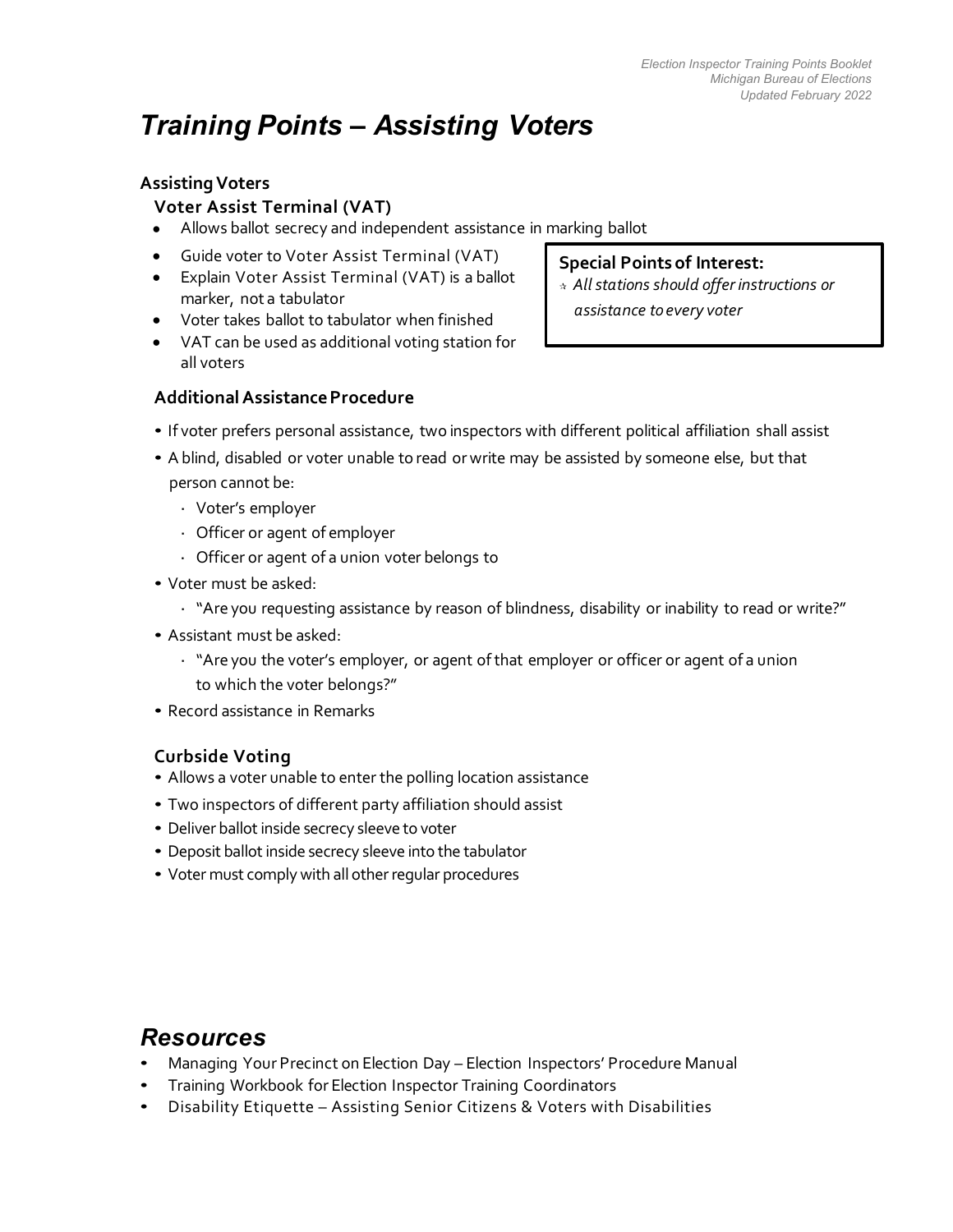# *Training Points - Rejected Ballots/Spoiled Ballots/Exposed Ballots*

### **Rejected Ballots**

- Ballot rejected by the tabulator (refer to screen for rejection reason)
- Maintain voter secrecy
- Read appropriate script to the voter
- Allow voter to correct or accept their error

# **Spoiled Ballots**

- Ballots marked in error
- Procedure:
	- 1. Write SPOILED on ballot and remove stub
	- 2. Place ballot in spoiled envelope
	- 3. Spoil old ballot in ePollbook
	- 4. Issue new ballot in ePollbook
	- 5. Draw line through old ballot number on Application to Vote and write new number above
	- 6. Process as usual

# **Exposed Ballots**

- Abandoned ballots or ballots deliberately shown to another person (exception for minor children)
- Must not be tabulated
- Write REJECTED FOR EXPOSURE on ballot
- Reject ballot in ePollbook or note the abandoned ballot on the Remarks page of the poll book
- Put ballot in a rejected ballot envelope (create as necessary)
- A new ballot **cannot** be issued

*Resources* • Managing Your Precinct on Election Day – Election Inspectors' Procedure Manual

### **Special Points of Interest:**

 *Spoiled ballots need secrecy maintained too!*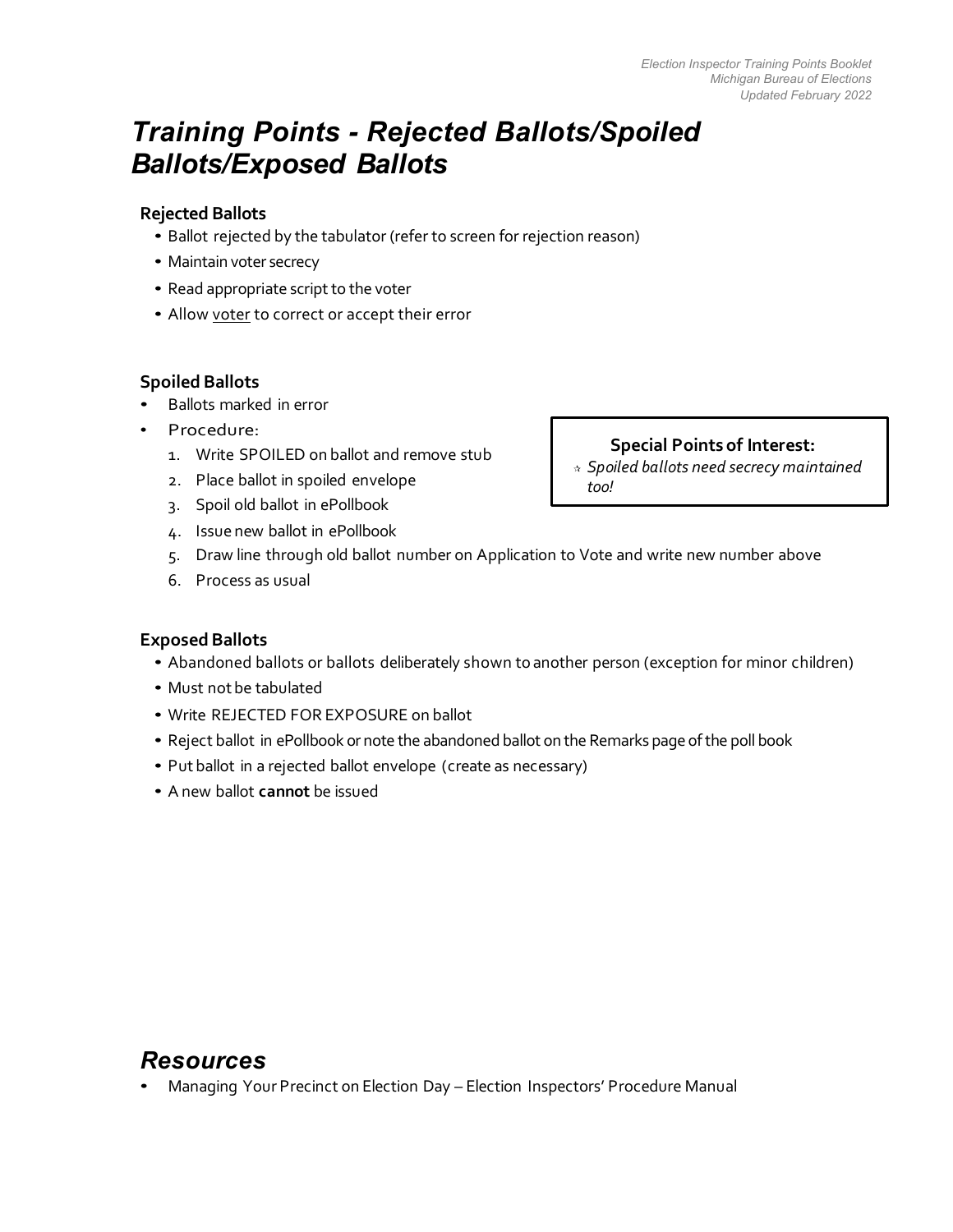# *Training Points – Voters with Status Flags/Voters Who Have Moved/Absent Voter Appearing at Polls*

# **Status Flags**

- A red question mark by voter's name in ePollbook
- Follow up needed with the voter
- Obtain necessary information from the voter before issuing a ballot
- Follow instructions in the Election Inspectors' Procedure Manual or ePollbook Manual

# **Move within Jurisdiction**

- May vote in last registered precinct or register at the Clerk's office in new precinct
- Must complete Election Day Change of Address/Authorization to Transfer form
- Process as usual

# **Special Points of Interest:**

- *Don't offer eligibility information,make the voter provide accurate information*
- *Be ready with voter'sinformation when calling Clerk*

# **Move outside Jurisdiction**

- Eligible to vote in last registered precinct if move was within 60 days of the election
- Must complete an Election Day Change of Address/Authorization to Transfer form
- Process as usual
- If moved more than 60 days prior, voter is **ineligible** to vote at old jurisdiction but can register on Election Day in their new jurisdiction

- Managing Your Precinct on Election Day Election Inspectors' Procedure Manual
- Election Day Management Videos (MiBOE YouTube Channel)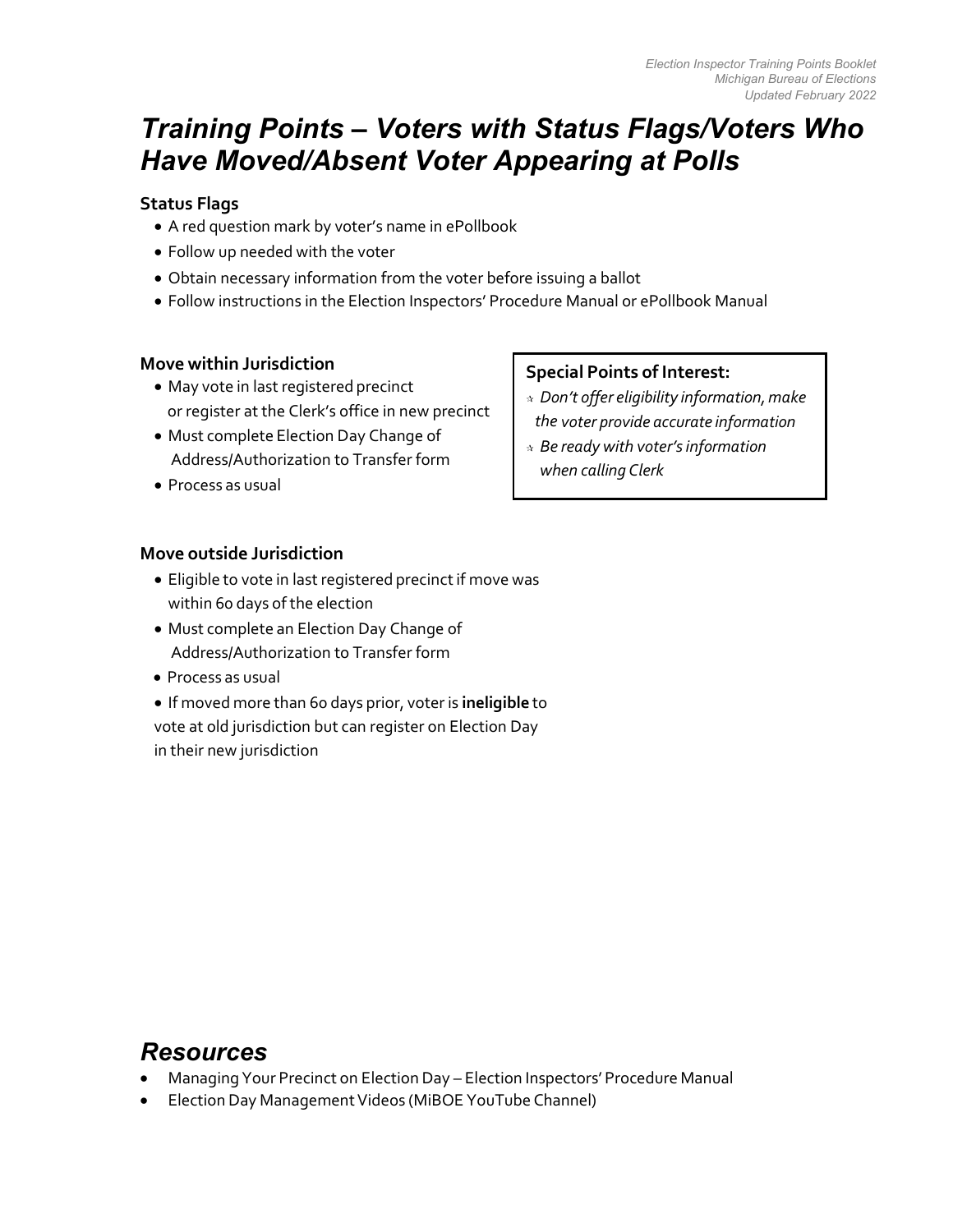# *Training Points – Missing Registration*

# **Voter not listed in ePollbook**

- Process:
	- 1. Check "Other"tab
	- 2. Ask voter for ID
	- 3. Verify address is in precinct
	- 4. Ask if registered under different name
	- 5. Ask when the voter registered
	- 6. Inform voter of same-day registration
	- 7. If still unable to locate, call Clerk

# **Same-Day Registration**

- Same-day registration is available to all eligible voters
- Voter must register at Clerk's office with residency Election Day
- If a voter appears with a Clerk's Office Voter Registration Receipt, follow the instructions provided on the receipt to enter the voter in to the ePollbook and issue a ballot

# **Provisional Ballots**

# **Basics**

- Same-day voter registration is usually the best option for a voter; only issue a provisional ballot with Clerk's authorization or if the voter claims to have previously registered to vote and refuses or is unable to go to the Clerk's office with residency verification
- Use Provisional Ballot Form
- Have voter complete the affidavit& registration form
- Election Inspector completes the review checklist
- If Yes to question 3, ballot goes in tabulator (Affidavit ballot)
- If No to question 3, fold ballot & place in a provisional ballot secrecy sleeve Do not tabulate
- Prepare both the ProvisionalAffidavit and Provisional Envelope ballots as "challenged" ballots
- Envelope ballot is sealed in the Provisional Ballot Form envelope after voted
- Provide voter with Notice to Provisional Voter
- All Provisional Ballot Form envelopes go in provisional storage envelope

### **Special Points of Interest:**

- *Provisional ballots are available to voters not in the ePollbook*
- *Verify the voter is in the correct precinct; voter must reside in the precinct where the ballotis cast*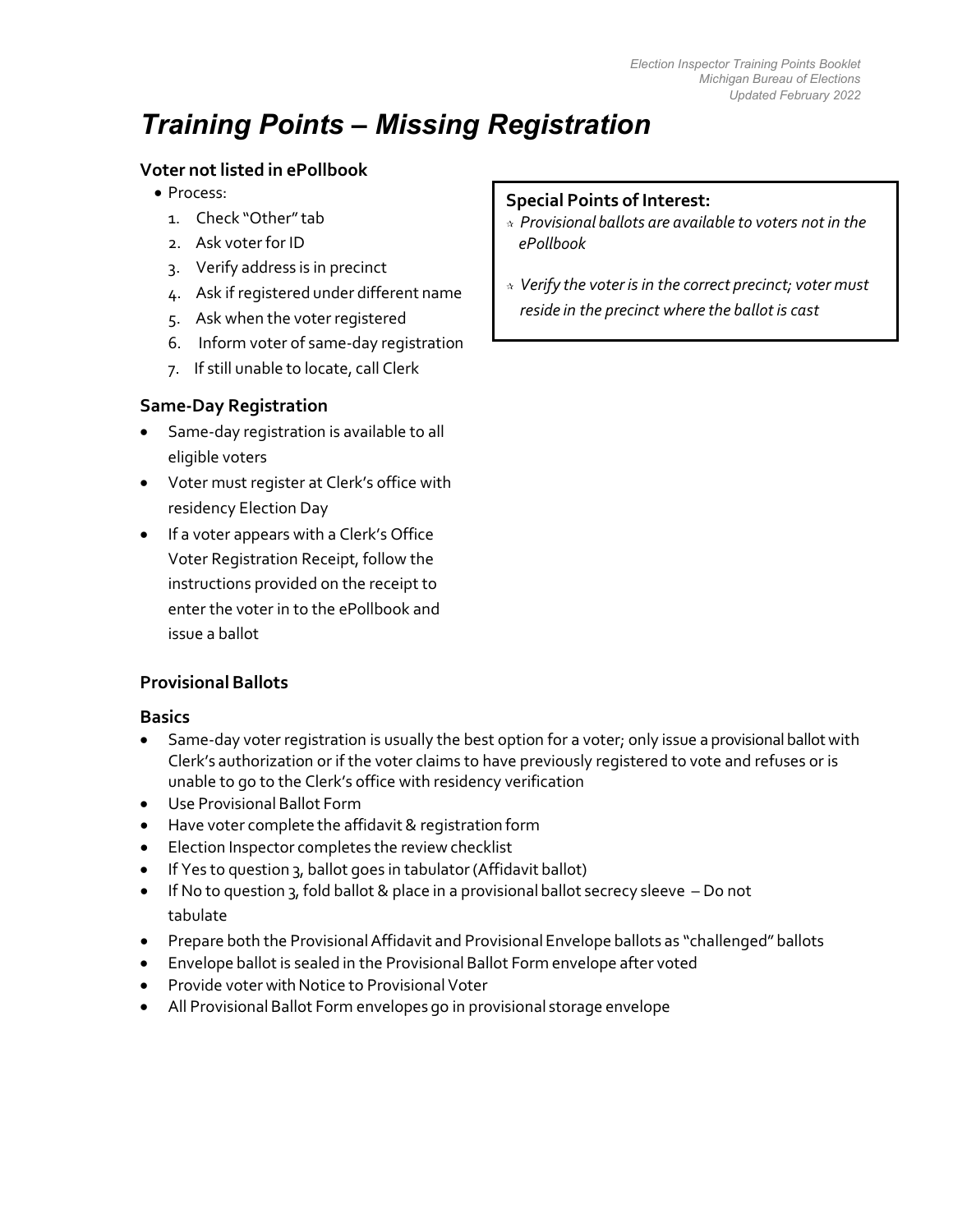#### **Other Envelope Ballots:**

Other Envelope Ballots to be issued to voters and secured in the Provisional Ballot Form envelope without completing the above steps and full form if:

- The voter is marked Must Show ID before Voting in the ePollbook and is unable to satisfy the Federal ID requirement
- The voter's photo ID does not confirm their identity

Simply:

- Have the voter vote the ballot
- Record the voter's name& numberin the appropriate box on the Provisional Ballot Form envelope
- Check the reason for issuing the Envelope ballot
- Sealthe ProvisionalBallot Form envelope

- Managing Your Precinct on Election Day Election Inspectors' Procedure Manual
- Provisional Ballot Form
- Provisional Ballot Scenarios
- Election Day Management Videos (MiBOE YouTube Channel)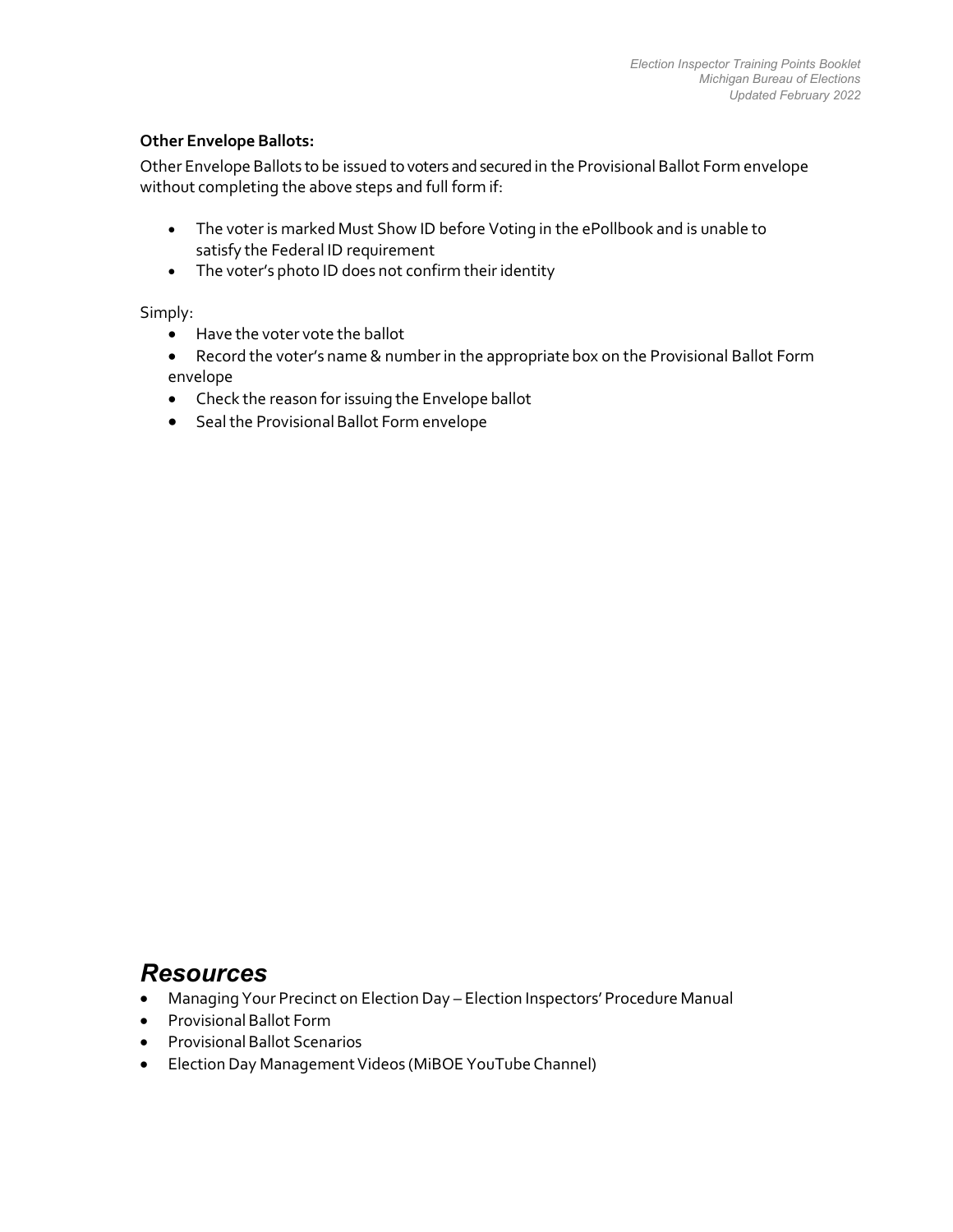# *Training Points – Processing AV Ballots*

# **Procedure:**

- 1. If processing AV ballots in the precinct, determine the legality of the ballot (AVCB skip to step 3)
	- a. Verify signature with application
	- b. Verify registration
- 2. If illegal, check the Rejected box and record the reason on the envelope, do not open. Record a Remark.
- 3. Remove the ballot from the envelope.
- 4. Verify the serial number with the ballot number issued.
- 5. If processing AV ballots in the precinct, record the AV voter and verify ballot number in the ePollbook (unless using the AV List)
- 6. Remove the ballot stub and secure the ballot until several absentee ballots have been processed.
- 7. Feed the ballot(s) into the tabulator.

# **Special Points of Interest:**

- *Secrecy of the ballot and anonymity of the voter must be maintained*
- *Process absentee ballotsin multiples*
- *Work in groups of two*
- *If a ballot number does not match or the stub is missing, prepare the ballot as a challenged ballot; document any ballots that are unable to be tabulated (e.g. wrong election, empty envelope)*
- *\* AVCB can duplicate at any time*

### **Handling Ballot Error Messages:**

Absentees rejected by the tabulator must be inspected. The following ballot types must be duplicated:

- 1. Properly voted ballots the tabulator won't read
- 2. False "overvote" created by ballot correction
- 3. False "overvote" created by invalid write-in
- 4. Blank ballot which contains valid votes
- 5. False "crossover" vote created by ballot correction
- 6. False "crossover" vote created by invalid write-in

#### **Duplication Procedure**

Ballots (including FWABS and electronic MOVE ballots) should be duplicated after the polls close by two inspectors of different political parties.

Process:

- · Write "Dup 1" on an unused ballot (not the stub)
- · Write "Orig 1" on the voted ballot
- $\cdot$  Following validity standards, use the reader/checker method to copy the valid votes onto Dup 1
- · Marks must be in target area and consistent to count
- · Place Dup 1 in tabulator
- · Place Orig 1 in Original Ballot Envelope
- $\cdot$  Repeat as necessary, using the next sequential number (2, 3, etc.)

- Managing Your Precinct on Election Day Election Inspectors' Procedure Manual
- Determining the Validity of Ballot Markings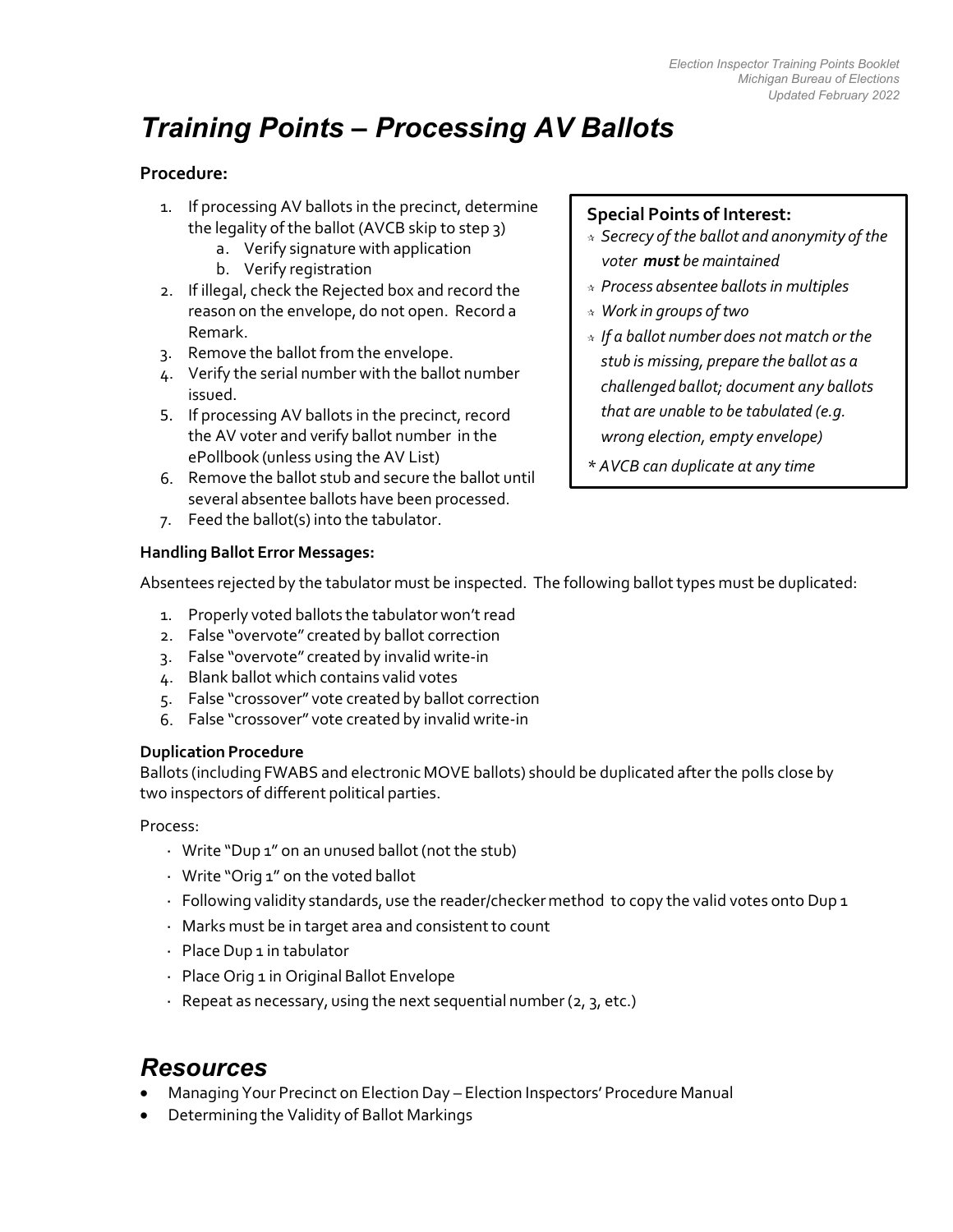# *Training Points – Write-In Candidates*

# **Overview**

- Only votes cast for write-in candidates who have submitted a Declaration of Intent may be counted
- A Declaration of Intent must be filed by  $4$  p.m. on the  $2^{nd}$  Friday before election
- Clerk provides a list of valid write-ins
- Election inspectors may not provide write-in candidate names to voters

# **Recording Write-Ins**

- Use paper pollbook Write-In Statement of Votespage to record votes as written by the voter
- Only candidates on valid list should be recorded
- Record valid candidates exactly as written/spelled using the tally system

Example: Robert Smith IIII III

Bob Smith III

• Total each line and record

# **Special Points of Interest:**

- *Precinct delegates may complete a Declaration of Intent at the precinct*
- *Informing votersthat write-in candidates have filed could be misconstrued as campaigning unless specifically asked*
- *If asked, direct votersto call the Clerk for names of valid write-ins*

# **Other**

- Declaration of Intent is *waived* if a candidate dies or is disqualified after 4:00 pm the second Friday before the election
- In the above scenario, tally all write‐in candidates for that office

- Managing Your Precinct on Election Day Election Inspectors' Procedure Manual
- PowerPoint Write-In Exercise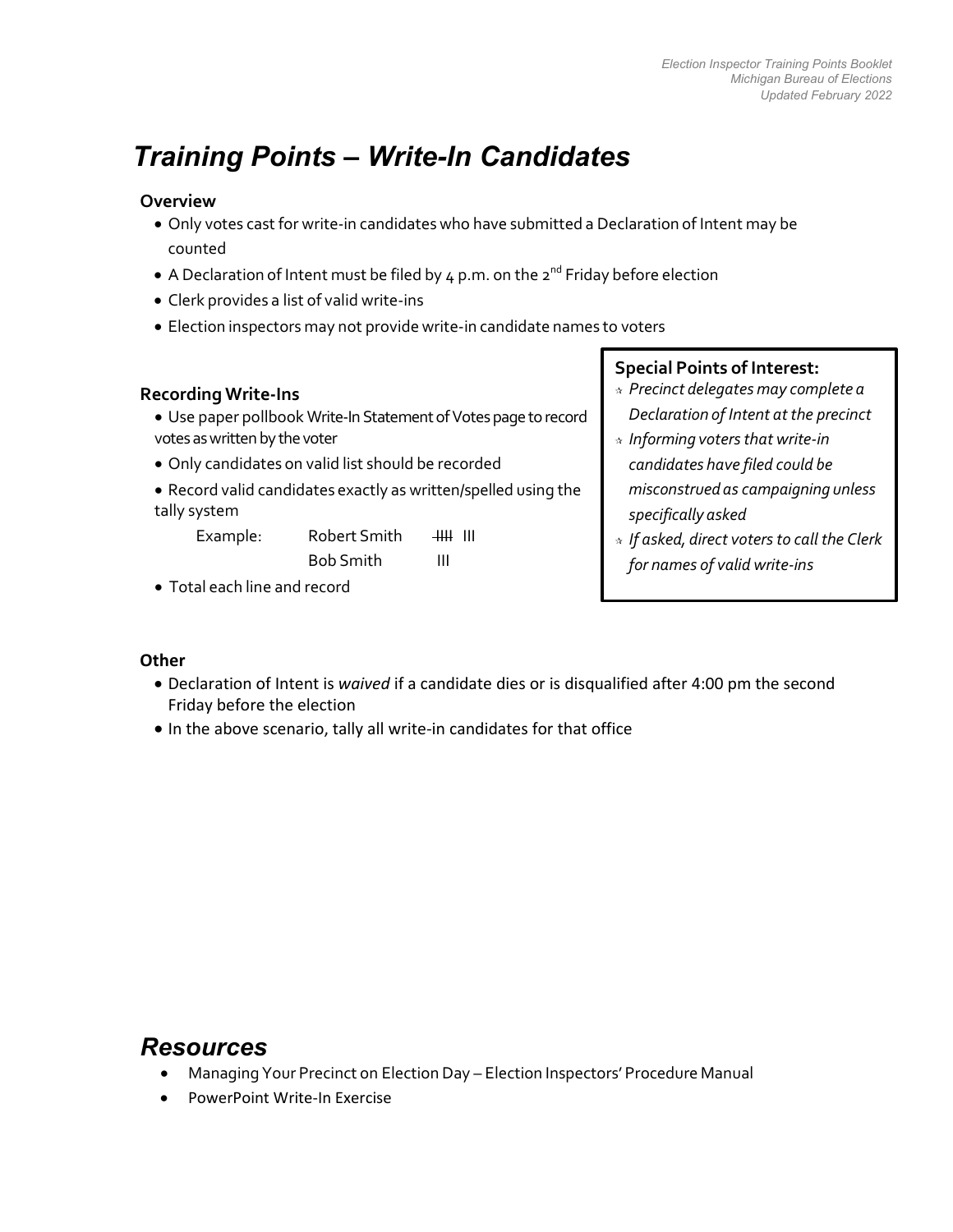# *Training Points – Closing the Polls*

# **Closing the Polls**

- Announce the close of polls at 8:00 p.m.
- All eligible voters in line at 8:00 p.m. can still vote
- Check auxiliary bin for any ballots requiring duplication and duplicate using two inspectors of differing parties
- Tabulate all remaining ballots
- Close polls on tabulator and print totals tapes
- Complete Ballot summary perform final ePollbook backup
- Save and print all ePollbook reports
- Complete Election Inspector's Completion Certificate & Statement of Votes
- Secure materials in proper envelopes
- Seal approved ballot and transfer containers

# **Final Paperwork**

- Complete Ballot Summary in ePollbook
- Save and Print BALLOT SUMMARY
- Save and Print LIST OF VOTERS
- Save and Print REMARKS
- Save VOTER HISTORY

# **Envelopes**

- Follow checklist on front
- Statement of Votes includes:
	- o Election Inspector Completion certificate w/signatures
	- o Seal verification
	- o Write-in statement of votes
	- o Tabulator tapes
- Envelopes sealed with red paper seal
- Envelopes may be organized at Receiving Board

# **Ballot Container**

- All voted ballots including VAT
- All unused ballots
- "SPOLED BALLOT" envelope
- "ORIGINAL BALLOT" envelope

# **Transfer Container**

- Tabulator memory device(s)
- VAT memory device
- ePollbook flash drive (if directed)

#### **Special Points of Interest:**

- *Building must be remain open to challengers and observers*
- *Duplication cannot occur in precinct until after 8:00 p.m.*
- *Majority of the board but no lessthan 3 inspectors must be in the precinct at all times*
- *Two inspectors (one Democrat and one Republican) must deliver materials to Receiving Board*

- Managing Your Precinct on Election Day Election Inspectors' Procedure Manual
- Electronic Pollbook Election Inspector's User Manual
- Election Day Management Videos (MiBOE YouTube Channel)